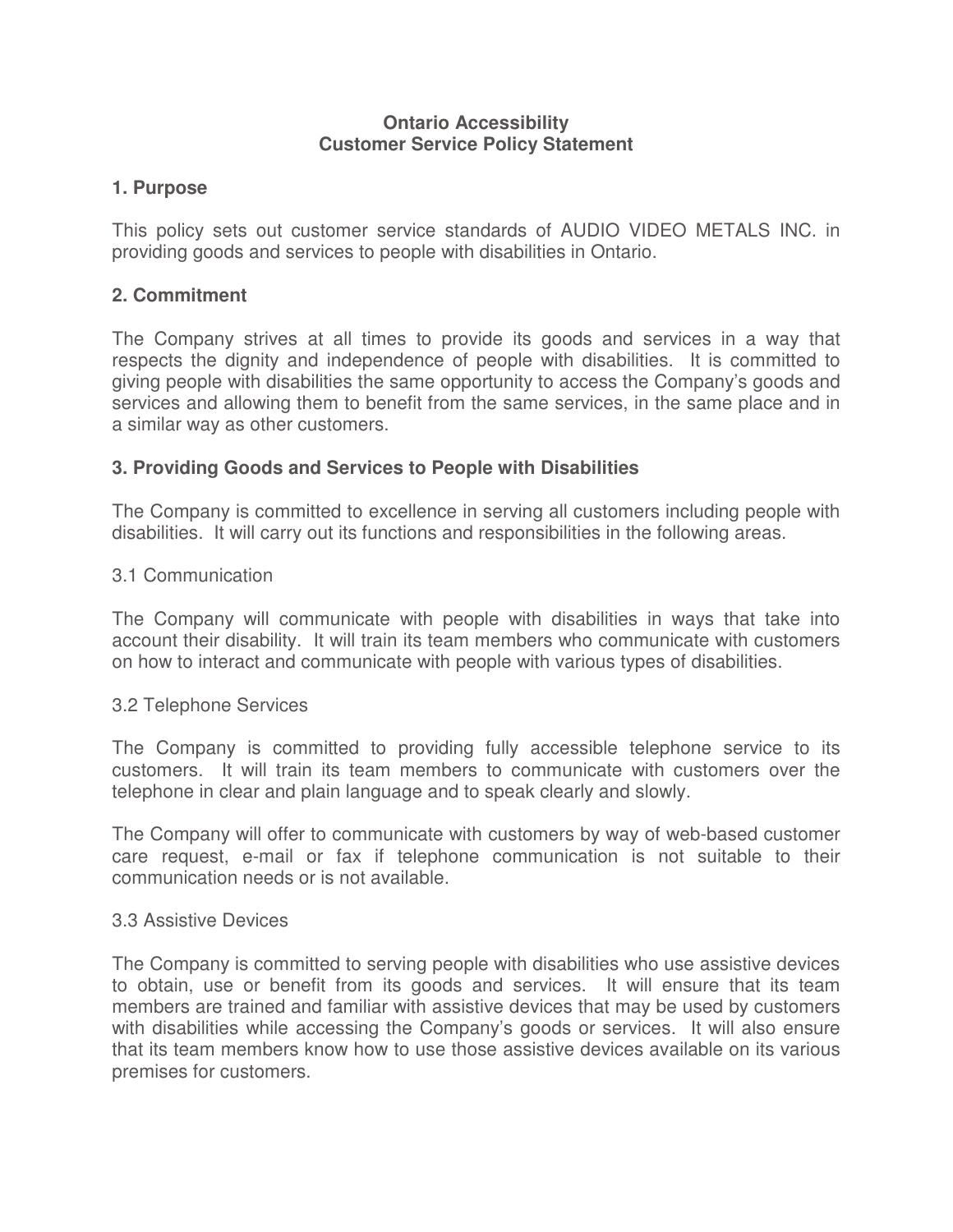### 3.4 Orders and Billing

The Company is committed to providing accessible order placements and invoices to all of its customers. For this reason, order placements and invoices will be provided in the following formats upon request: hard copy, e-mail, fax and web-based access.

The Company will answer any questions customers may have about their orders or the content of an invoice in person, by telephone or e-mail.

## **4. Use of Service Animals and Support Persons**

The Company is committed to welcoming people with disabilities who are accompanied by a service animal on the parts of the Company's premises that are open to its customers or to other applicable third parties. The Company will ensure that its team members dealing with such customers and third parties are properly trained in how to interact with people with disabilities who are accompanied by a service animal.

The Company is also committed to welcoming people with disabilities who are accompanied by a support person. Any person with a disability who is accompanied by a support person will be allowed to enter the Company's premises with his or her support person without payment of any fees. At no time will a person with a disability who is accompanied by a support person be prevented from having access to his or her support person while on the Company's premises.

### **5. Notice of Temporary Disruption**

The Company will provide customers with notice in the event of a planned or unexpected disruption in the facilities or services usually used by people with disabilities. This notice will include information about the reason for the disruption, its anticipated duration and a description of alternative facilities or services, if available. The notice will be placed at all entrances and service counters on the Company's affected premises.

### **6. Training for staff**

The Company will provide training to all team members who deal with customers or other applicable third parties in Ontario on the Company's behalf, and all those who are involved in the development and approvals of this customer service policy, practices and procedures. Team members in the following positions will be trained: Ontario branch members (including, for example, branch managers, account managers, inside sales and service representatives, etc.), relevant government sales members and management team members.

Training will include the following:

• the purposes of the Accessibility for Ontarians with Disabilities Act, 2005 and the requirements of the customer service standard;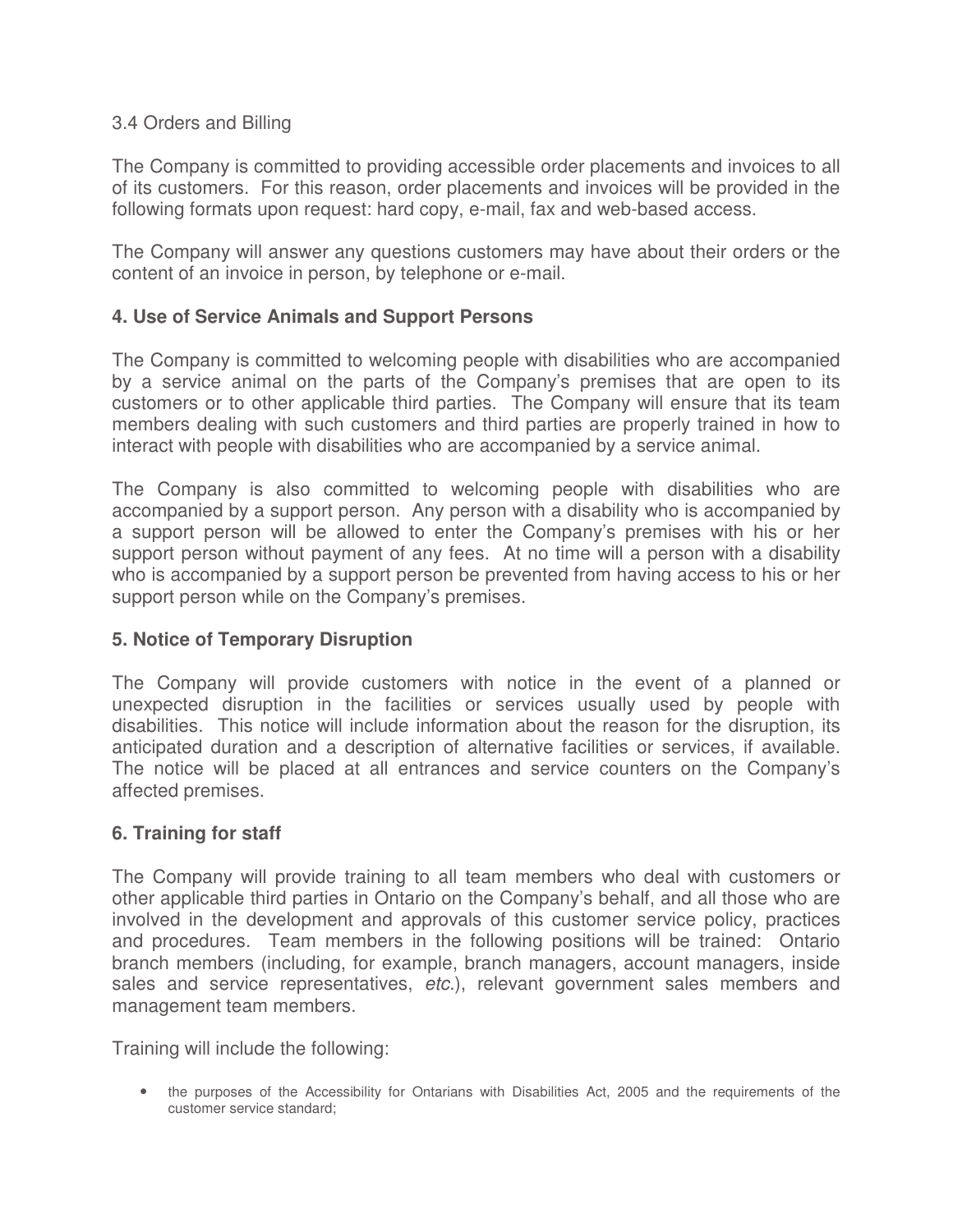- how to interact and communicate with people with various types of disabilities;
- how to interact with people with disabilities who use an assistive device or require the assistance of a service animal or a support person;
- how to use the alternative means to help provide goods or services to people with disabilities;
- what to do if a person with a disability is having difficulty in accessing the Company's goods and services; and
- The Company's policies, practices and procedures relating to this Ontario Accessibility Customer Service Standard.

Applicable team members will be trained on policies, practices and procedures that affect the way goods and services are provided to people with disabilities in Ontario. Team members will also be trained on an ongoing basis when changes are made to these policies, practices and procedures.

#### **7. Feedback Process**

The ultimate goal of the Company is to meet and surpass customer expectations while serving customers with disabilities in Ontario. Comments on its services regarding how well those expectations are being met are welcome and appreciated.

Feedback regarding the way the Company provides goods and services to people with disabilities in Ontario can be made verbally in person or by phone or by e-mail or fax. All feedback will be directed to the Company's Director, Customer Service. Customers can expect to hear back in ten business days.

#### **8. Modifications to this Policy**

The Company is committed to developing customer service policies that respect and promote the dignity and independence of people with disabilities. Therefore, no changes will be made to this policy before considering the impact on people with disabilities.

Policies, if any, of the Company that do not respect and promote the dignity and independence of people with disabilities will be modified or removed.

### **9. Questions about this Policy**

This policy exists to achieve service excellence to customers with disabilities in Ontario. If anyone has a question about this policy, or if the purpose of this policy is not understood, an explanation should be provided by, or referred to the Company's Director, Customer Service.